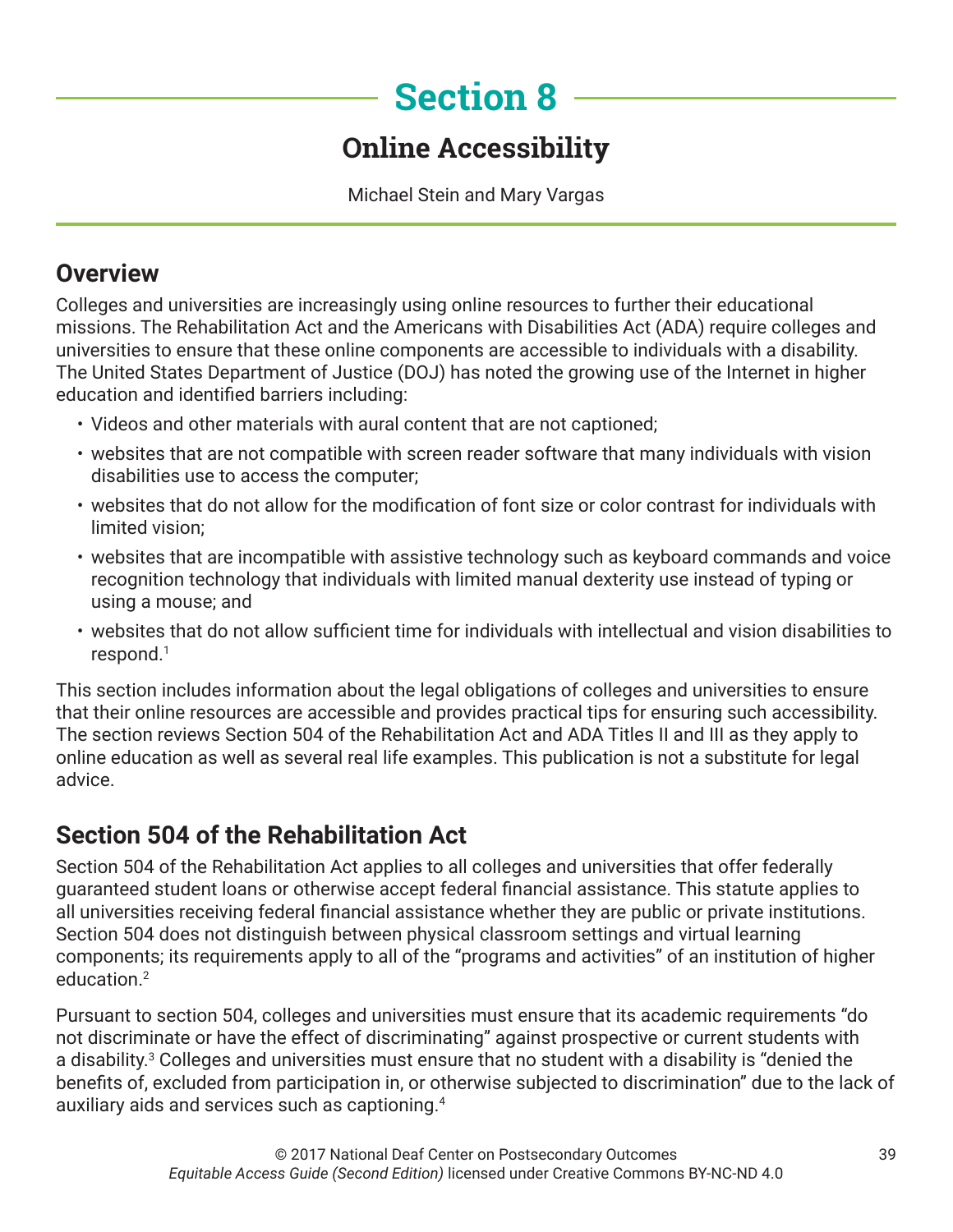## **Title II of the ADA and public post-secondary institutions**

Public universities are also subject to Title II of the ADA. Title II applies to the "programs, activities, and services" of public universities. This term covers all that a public university offers, including online resources. Public universities must afford individuals with a disability – whether prospective students, students, or members of the public – the same opportunity to benefit from all that the institution offers similarly situated individuals without a disability.5 This includes, for example, captioning educational videos posted online so the videos are as accessible to students with hearing disabilities as to students without disabilities.<sup>6</sup>

### **Title III of the ADA and private post-secondary institutions**

Private universities must comply with Title III of the ADA. The statute applies to "places of public accommodation" which are defined to include private institutions of higher education. Courts are divided whether the ADA applies only to those services offered by a "*place* of public accommodation" that have a connection to a physical location. Some courts have held that a website is a virtual "place" subject to Title III.<sup>7</sup> This is the view that the DOJ has taken in litigation.<sup>8</sup> Other courts have held that there must be a "nexus" between the website and the physical location – with the implication that universities entirely online with no campus are not subject to the statute. $^9$  Under either standard, a traditional university with a physical campus must make its online components accessible to ensure that individuals with a disability have an opportunity equal to that of their peers to participate in and benefit from educational programs and services.<sup>10</sup> This includes the obligation to provide auxiliary aids and services such as captioning when necessary for effective communication, unless doing so would result in undue burden or fundamental alteration.<sup>11</sup>

#### **Enforcement action**

In recent years, the DOJ and the United States Department of Education, Office of Civil Rights (OCR) have taken enforcement action against institutions of higher education for not making online resources accessible to students with disabilities. Two such enforcement actions are described below.

#### **Real-life example: Louisiana Tech University**

In the spring of 2011, a blind student registered for a course that required participation in an online learning module offered through a third-party vendor. Access to the online learning module was necessary to submit homework and take exams. The online learning module also provided tutorials to reinforce material taught in class. The student found the module inaccessible. After more than a month of continued inaccessibility, the student fell so far behind that he was compelled to withdraw from the course. The student filed a complaint with DOJ.

In July 2013, following the DOJ investigation under Title II, Louisiana Tech agreed to adopt new policies to ensure the accessibility of its online components. Specifically, the university agreed to:

- Ensure that instructional materials and online courses are fully accessible to individuals with a disability at the same time that they are available to students without a disability;
- purchase, develop, or use only technology and instructional materials that are accessible to individuals who are blind or have other vision disabilities;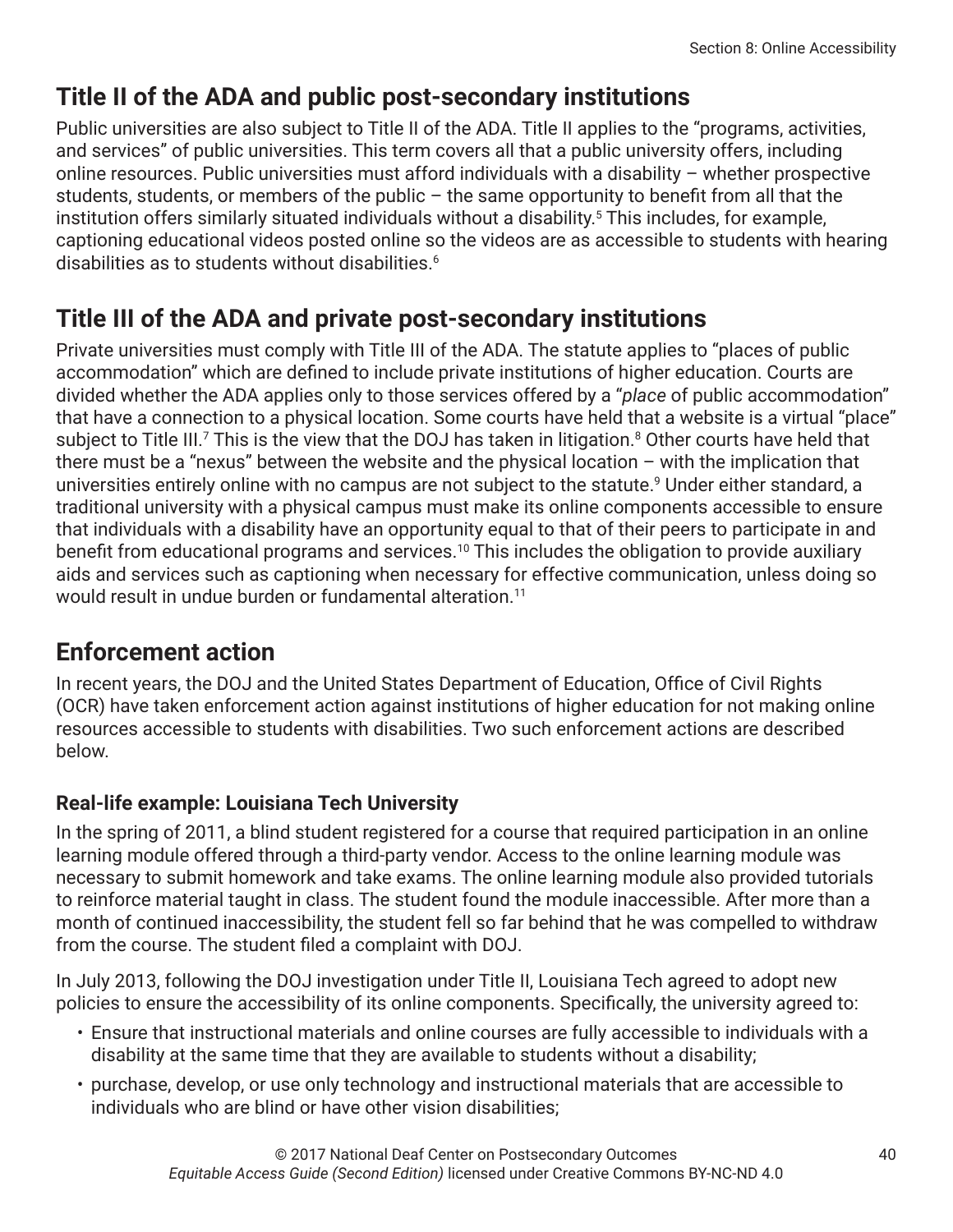- ensure that web content posted since January 2010 and available to students, prospective students, or applicants comply with web accessibility guidelines (and make accessible in timely manner upon request any prior content);
- train administrators, faculty, and staff on the policies set forth in the agreement; and
- compensate the blind student and purge from his transcript any reference to the course he had to withdraw from due to the course's inaccessibility.<sup>12</sup>

#### **Real-life example: edX Inc.**

EdX is a not-for-profit organization that operates a platform that makes available hundreds of massive open online courses (MOOCs) pursuant to contracts with more than 60 institutions of higher education.

DOJ initiated a compliance review and determined that the platform was not accessible to individuals with a disability in violation of Title III. Following this determination, edX agreed in April 2015 to modify its platform to make new and existing courses more accessible. As part of the agreement, edX agreed to:

- Ensure that its website, mobile applications, and platform comply with web accessibility guidelines;
- ensure that its platform permits content providers to develop and post accessible content;
- ensure that technical problems that result in inaccessibility are given the same priority as similar bugs that result in equivalent loss of function for individuals without disabilities;
- retain website accessibility consultant to conduct annual accessibility evaluations; and
- train personnel on the accessibility policies set forth in the agreement.

DOJ also stated in the settlement agreement that many contributors to the platform are also independently covered by the ADA and subject to its requirement to make content accessible.<sup>13</sup>

#### **The legal landscape ahead**

DOJ has initiated a rulemaking process to promulgate regulations that would require covered entities, including public and private universities, to make their online components fully accessible. Although a release date for the final regulations has not been announced, the DOJ has filed statements of interest in litigation, including in a case that the National Association of the Deaf brought against Harvard University and the Massachusetts Institute of Technology for failing to caption their Massive Open Online Courses (MOOCs).<sup>14</sup> In February 2016, a magistrate judge recommended that the case go forward, construing the ADA and section 504 to hold that the universities could be required to caption online content.<sup>15</sup> The case is pending.

Regardless of the outcome of the DOJ rulemaking process and judicial interpretation of the scope of Title III, Title II and section 504 require public institutions of higher education and colleges and universities receiving federal financial assistance to make their online components accessible. DOJ and OCR appear likely to continue enforcement actions against institutions of higher education with inaccessible online content.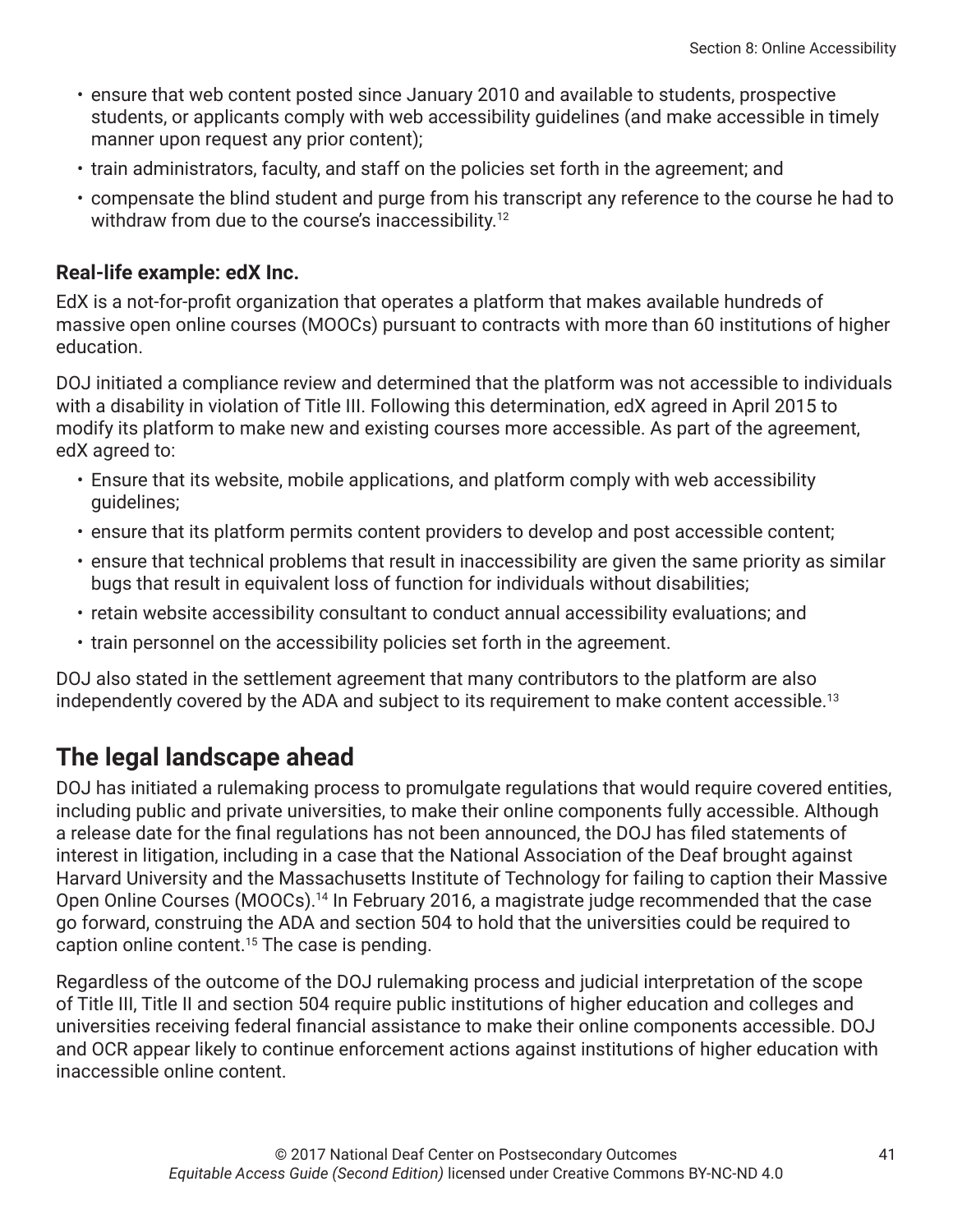#### **Practitioner's pointers**

In light of the foregoing, colleges and universities should be proactive in making all online resources accessible to the maximum extent that their resources allow. When colleges and universities create online content, they should ensure that the components are accessible for if and when a student with a disability enrolls in the course. Proactive policies will reduce the need to retrofit online content once a student enrolls who needs the accessibility features.

DOJ has not provided specific guidance as to the accessibility standards colleges and universities should follow in ensuring that their online resources are accessible. Colleges and universities may, as a starting point, review the Web Content Accessibility Guidelines (WCAG) and section 508 standards for internet accessibility. Regardless of what standards the college or university consults, it must make sure that the online content is *accessible* to individuals with a disability.

Examples of steps to take include, but are not limited to:

- Adopting an internet accessibility policy that employs standards that result in accessibility;
- Training administrators, faculty, and staff on this policy;
- Captioning of online videos and multimedia content for individuals who are deaf or hard of hearing;
- Ensuring that websites are compatible with screen reader software that blind individuals use;
- Adopting a policy of purchasing only technology and instructional materials that are accessible to individuals with a disability; and
- Identifying one or more individuals to ensure that the institution's online resources are accessible.

Colleges and universities can consult DOJ publications, including technical guidance for public entities, on how to make websites accessible and the settlement agreements in the Louisiana Tech University and edX cases.<sup>16</sup> Colleges and universities should also consult with individuals with a disability, including current students with a disability, about what accessibility features they need to access online resources.

#### **Endnotes**

1 Department of Justice, *Nondiscrimination on the Basis of Disability; Accessibility of Web Information and Services of State and Local Government Entities and Public Accommodations*, 75 Fed. Reg. 43460, 43462 (July 26, 2010).

<sup>2</sup> *See, e.g., Innes v. Bd. of Regents of the Univ. Sys. of Maryland*, Civ. A. No. DSC 13-2800, 2015 U.S. Dist. LEXIS 31955, at \*27-\*28 (D. Md. Mar. 16, 2015) (applying section 504 to a university's sports website). In *Innes*, the court held that captioning does not constitute a fundamental alteration of a website. *Id*. at \*30.

3 34 C.F.R. § 104.44(a).

4 34 C.F.R. § 104.44(d).